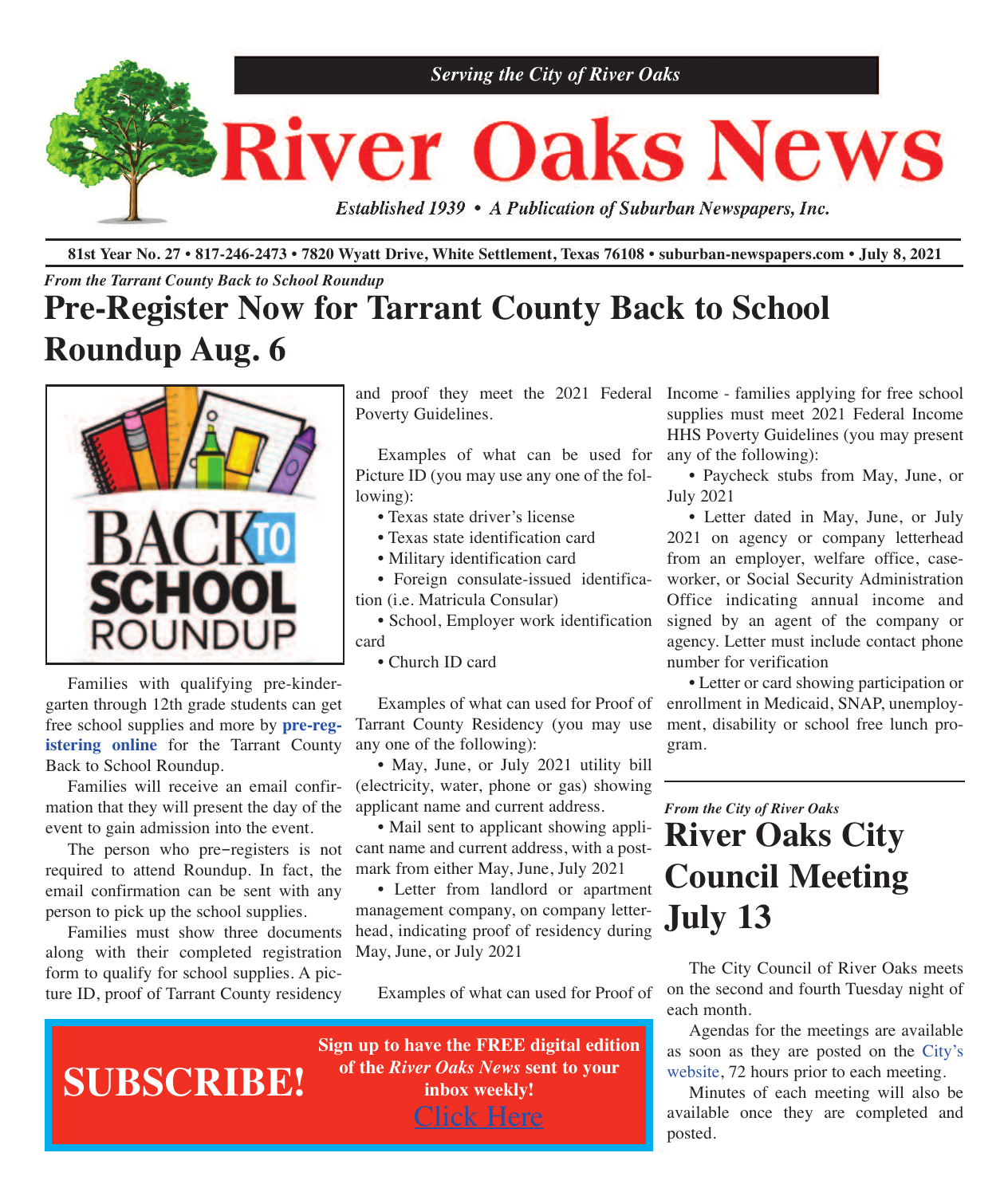## *From Suburban Newspapers Staff Writers Western Hills Class of 1971 50th Reunion*

The Western Hills High School classmates of 1971 are having their 50th class reunion this fall.

There will be an icebreaker event on tance of three simple steps: be informed, Thursday, Sept. 30 from 5:30 to 8:30 p.m. make a plan, build a kit. with a fajita buffet.

There will be a dinner and dance on heating up, now is the time to make sure Friday, Oct. 1 from 6 to 10 p.m. at the Bernie Anderson Ave in Fort Worth.

The cost is \$150 per person if paid by need to evacuate. July 31, and \$170 if paid by Sept. 7 (last purchase date).

Western Hills Class of 1971 50 Year er strikes the state. Reunion; and mail to: PO Box 1621, Fort Be Informed Worth, TX 76097.

## *From the City of White Settlement Drive-Thru COVID-19 Vaccine Site*

 A drive-thru COVID-19 vaccine site is now available in White Settlement in the Splash Dayz parking lot area located at 405 N. Las Vegas Trail. Hours of operation are Fridays from 3 to 7 p.m. and on Saturdays from 9 a.m. to 1 p.m. The Pfizer vaccine, dose 1 or dose 2 will be available by appointment.

 Make your appointment by going to **[this](http://www.tarrantcounty.com/vaccinefinder) site**, scrolling down to the "White Settlement" location.

*Funday Mondays are back at the River Oaks Event Center! 11 a.m. to 2 p.m. 5300 Blackstone Dr.*

 The Texas Department of State Health Services is urging everyone to get ahead of what's ahead by being Texas Ready for to create a plan together. Decide what natural and manmade disasters. The new preparedness effort highlights the impor-

 With summer and hurricane season you and your household have what you Ridglea Country Club located at 3700 need to survive on your own for at least at least three days with things like food that three days and know where you'll go if you

 No matter the threat, planning and preparation will help ensure that you, your Make check or money order payable to: community and Texas can weather whatev-

 Be aware of the possible hazards that could affect your area. Stay in tune with weather watches and warnings. Monitor reputable sources of information. Heed the advice of local and state leaders in an template, disaster kit checklist and other emergency.

#### **Make a Plan**

 Gather the members of your household you'll do if you need to shelter in your home and where you'll go and how to get there in case of an evacuation. Know how you'll stay in contact. Don't forget to plan for pets. Write it all down and practice. **Build a Kit**

 Create a disaster supply kit that will last doesn't require cooking, one gallon of water per person per day, a battery or crank-powered radio, backup batteries, a first aid kit, and any necessary medical, baby or pet supplies. Store copies of important documents in a water-proof container you can take with you, including identification, medications and copies of prescriptions, vehicle titles, and insurance and bank information.

 Find additional tips, an emergency plan resources at www.txready.org.



**Suburban Newspapers, Inc.** *~ Veteran Owned ~*



## **Publishers of the** *Benbrook News, River Oaks News* **and** *White Settlement Bomber News*

Publisher: Boyden Underwood, publisher@suburban-newspapers.com Editor: Emily Moxley, suburbannews@sbcglobal.net Classifieds: Vee Horn, ca.suburbannews@sbcglobal.net

## **7820 Wyatt Drive, Fort Worth, TX 76108 817-246-2473**

**<http://www.suburban-newspapers.com>**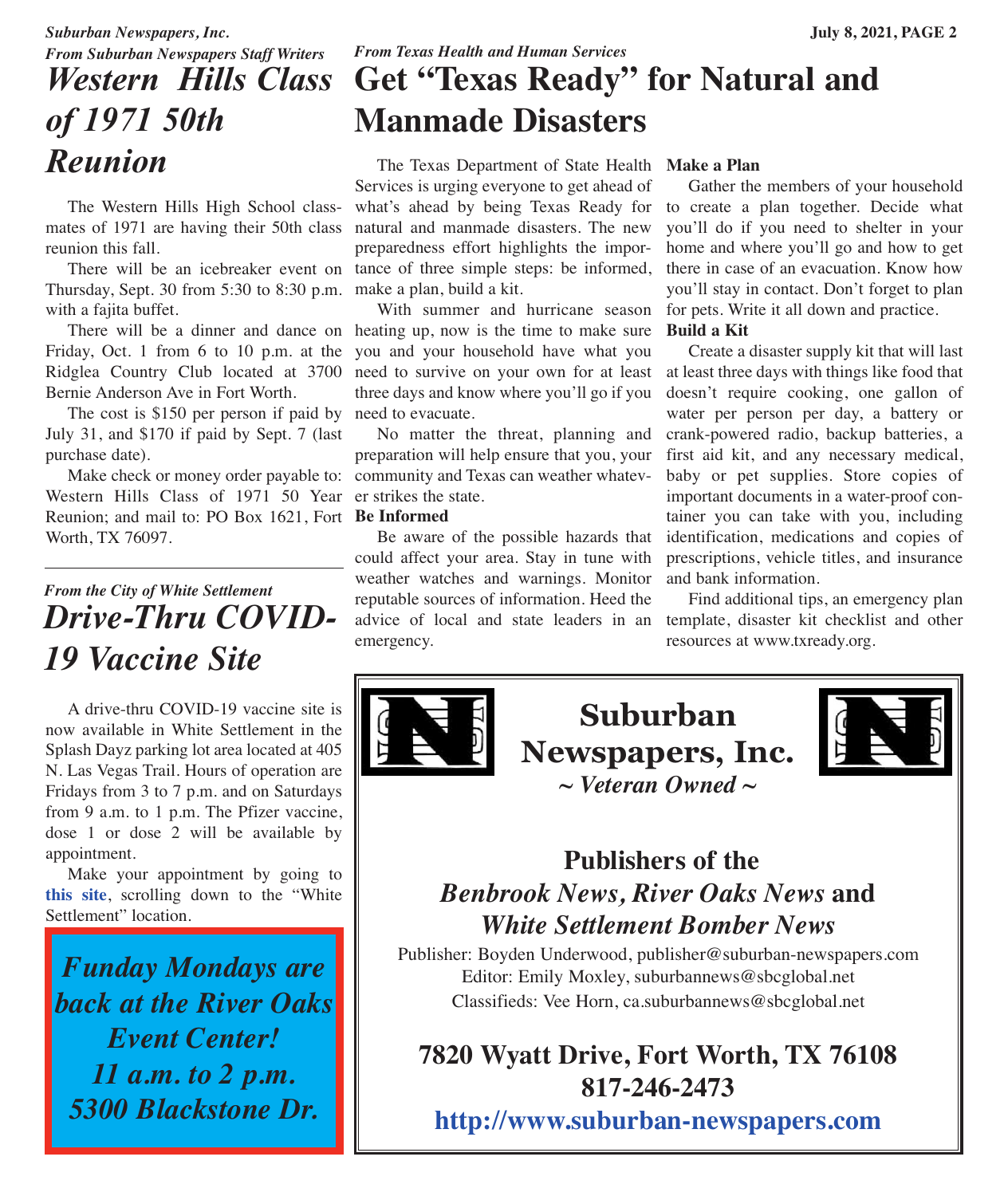### *From the Lockheed Martin Association of Retirees*

## *Suburban Newspapers, Inc.* **July 8, 2021, PAGE 3** *From the Tarrant Area Food Bank Tarrant Area Food Bank to hold Mega Mobile Market Friday*

month of August. This will allow Tarrant who relied on food bank services for the Retirees meets at noon, on the third The Tarrant Area Food Bank (TAFB) has extended their agreement with Fort many families in the Tarrant area are fac-Worth ISD to hold Mega Mobile Markets ing. During the pandemic, TAFB saw a 60 at Herman Clark Stadium through the percent increase in the number of families area families to continually receive food first time. Because of this, many families assistance from this location, one of are still recovering from the effects of TAFB's most consistent distribution loca-COVID-19. tions of the past year.

 Mega Mobile Markets are designed to serve all residents of the Tarrant area who are in need of food assistance, as well as anyone whose access to nutritious food has been affected by hardships, such as the COVID-19 pandemic.

 TAFB will hold the Mega Mobile Markets on the following Fridays, from 9 a.m. to noon at Herman Clark Stadium-5201 CA Roberson Blvd, Fort Worth, TX 76119 on the following dates: **July 9, July 16, July 23, July 30, Aug. 6, Aug. 13, Aug. 20** and **Aug. 27**.



for your family.

*Dr. Rubia Sadiq, M.D.*

Food insecurity is still an issue that



As a board-certified internal medicine physician, Dr. Rubia Sadiq has served the Benbrook community since 2014. Dr. Sadiq and the staff at Texas Health Adult Care provide a broad range of health services, specializing in primary care, pulmonary health, cosmetic dermatology, sleep medicine and wound care. Schedule an appointment for:

- Annual exams, physicals, health screenings and immunizations
- Routine medical care for colds/flu, fever, infections and more
- Management of chronic health conditions
- Treatment of minor injuries, wounds and orthopedic concerns

As always, we have protocols in place designed around your safety.

**In-person and virtual visits available. Call 817-249-7323. 320 Mercedes Street, Benbrook, Texas 76126**



Physicians employed by Texas Health Physicians Group practice independently and are not employees or agents of the hospital or Texas Health Resources. © 2021

## **Lockheed Martin Association of Retirees to Meet**

 The Lockheed Martin Association of Tuesday of each month, to renew acquaintances and enjoy interesting programs. The year is filled with guest speakers on various and interesting topics.

 Meetings are held in the IAM union auditorium located at 7711 Clifford Street in White Settlement.

For more information, visit lmarfw.com or contact Scott Sadler at jscottsadler@aol.com.

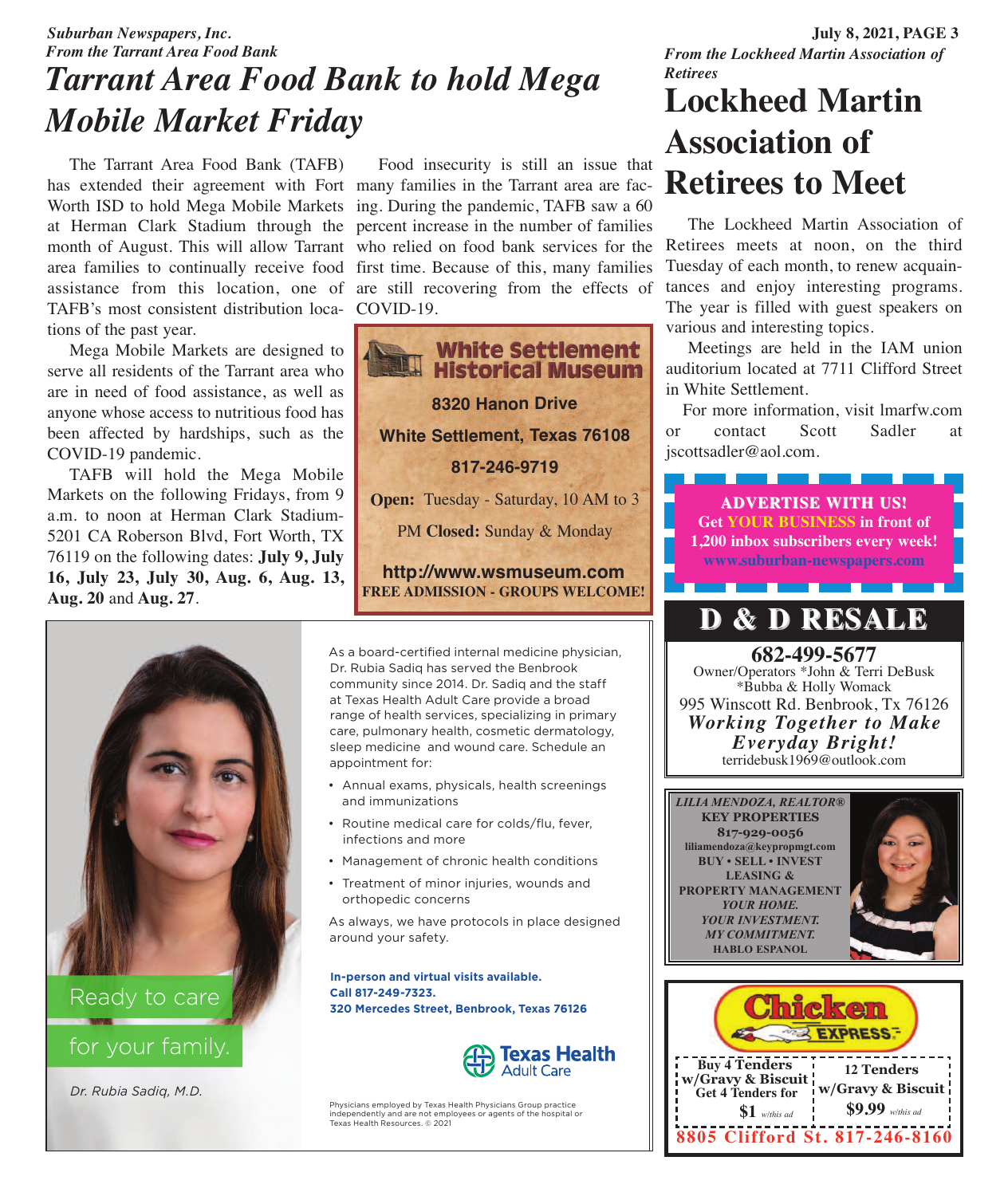#### *Suburban Newspapers, Inc.* **July 8, 2021, PAGE 4** *From Ready.Gov* **Extreme Heat Guidelines**

 Extreme heat often results in the highest number of annual deaths among all weather-related hazards. In most of the United States, extreme heat is defined as a long period (two to three days) of high heat-related illness. heat and humidity with temperatures above 90 degrees. In extreme heat, evaporation is slowed and the body must work extra hard to maintain a normal temperature. This can lead to death by overwork-and the ways to respond to it: ing the human body.

Remember that:

• Extreme heat can occur quickly and without warning.

 • Older adults, children, and sick or overweight individuals are at sips of cool sports drinks with salt and sugar. Get medical help if greater risk from extreme heat.

 • Humidity increases the feeling of heat as measured by a heat index.

If you are under an extreme heat warning:

- Find air conditioning.
- Avoid strenuous activities.
- Watch for heat illness.
- Wear light clothing.
- Check on family members and neighbors.
- Drink plenty of fluids.

 • Watch for heat cramps, heat exhaustion and heat stroke. • Never pulse; dizziness; con- fusion; or unconsciousness leave people or pets in a closed car.

 How to stay safe when extreme heat threatens: prepare now. Find arrives.places in your community where you can go to get cool.

Keep your home cool by doing the following:

- Cover windows with drapes or shades.
- Weather-strip doors and windows.

 • Use window reflectors, such as aluminum foil-covered cardboard, to reflect heat back outside.

- Add insulation to keep the heat out.
- Use attic fans to clear hot air.
- Install window air conditioners and insulate around them.
- Learn to recognize the signs of heat-related illness.

Be safe during the extreme heat event:

 • Never leave a child, adult or animal alone inside a vehicle on a warm day.

 • Find places with air conditioning. Libraries, shopping malls, and community centers can provide a cool place to take a break from the heat.

 • If you're outside, find shade. Wear a hat wide enough to protect your face.

• Wear loose, lightweight, light-colored clothing.

 • Drink plenty of fluids to stay hydrated. If you or someone you care for is on a special diet, ask a doctor how best to accommodate it.

 • Do not use electric fans when the temperature outside is more than 95 degrees, as this could increase the risk of heat-related illness. Fans create air flow and a false sense of comfort, but do not reduce body temperature.

• Avoid high-energy activities.

• Check yourself, family members, and neighbors for signs of

Recognize and respond - Know the signs of heat-related illness

- Heat cramps:
- Signs: Muscle pains or spasms in the stomach, arms or legs

 - Actions: Go to a cooler location. Remove excess clothing. Take cramps last more than an hour.

• Heat exhaustion:

 - Signs: Heavy sweating, paleness, muscle cramps, tiredness, weakness, dizziness, headache, nausea or vomiting, or fainting.

 - Actions: Go to an air-conditioned place and lie down. Loosen or remove clothing. Take a cool bath. Take sips of cool sports drinks with salt and sugar. Get medical help if symptoms get worse or last more than an hour.

• Heat stroke:

 - Signs: Extremely high body temperature (above 103 degrees) taken orally; red, hot, and dry skin with no sweat; rapid, strong

 - Actions: Call 911 or get the person to a hospital immediately. Cool down with whatever methods are available until medical help



## **Schedule Your FREE Mammogram or Pap Test. Call 800.405.7739**

- Mammograms for women 40 and older
- Must be at least 1 year since last mammogram
- Pap tests for women 21-64 years old
- $\Box$  If you have current breast or cervical problems, please consult your physician or call 800.405.7739.

Your health and safety are our top priority. To ensure a safe screening environment, we take all necessary precautions in accordance with the CDC and local and statewide quidelines.

Funding for screenings provided by Cancer Prevention and Research Institute of Texas (CPRIT), Susan G. Komen® Greater Fort Worth, and Texas Health and Human Services Commission (HHSC).

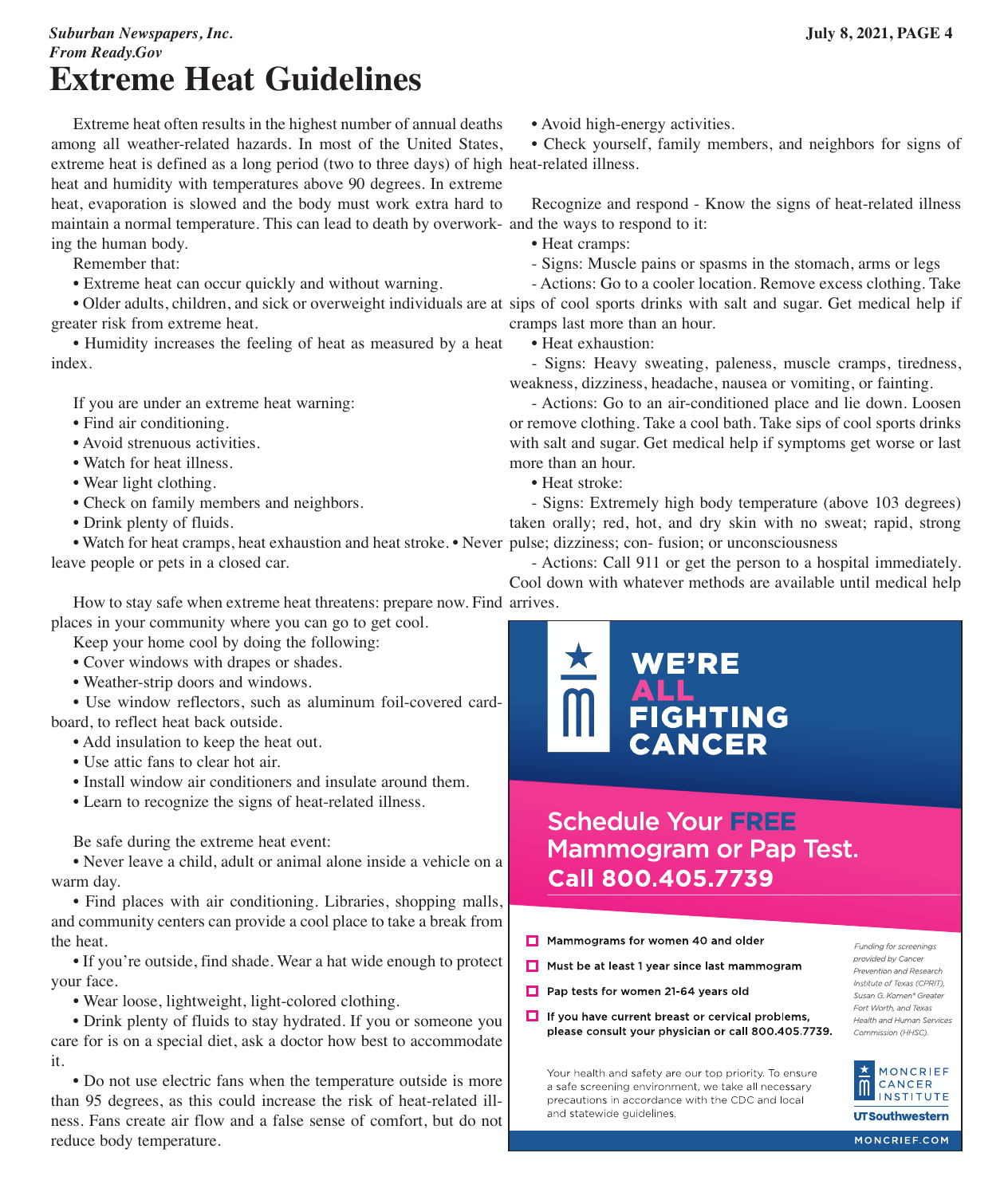# **CLASSIFIEDS**

#### **AIR CONDITION ING/ HEATING**

**PRECISIONAIRE & HEAT** "Licensed and insured for your protec- Master Plumber Lic.#M15853.\*Repairs<br>tion" Warranty on all parts and labor • \*Drains Cleared \*Slab Leaks \*Water<br>Up-front pricing. No overtime charges. Heaters Remodels, 45yrs. exp. Car Financing available. W.A.C. • All credit "<br>cards accepted. **Call 817-563**cards accepted. **Call 817-563- COOL(2665)** TACLB26642

#### **ELECTRIC SERVICES**

**CALL MORTON ELECTRIC** For All of Your Electrical Needs & Wants! No Job is too Small! Located in White Settlement & will serve the surrounding areas. Fair Prices! TECL 25541 John Morton **817-771-6356**

#### **CONCRETE**



30yrs. exp. Ref. Free Est. Call **817-454-6489**

#### **PLUMBING SERVICES**

**PLUMBING BY RICHARD**

\*Drains Cleared \*Slab Leaks \*Water

Heaters Remodels, 45yrs. exp. Cards Accepted **817-907-0472**

**LONNIE BRAVO**

**PLUMBING** Drain cleaning, slab leaks, electronic locate & repair. Sewer repair, gas test, tankless water heaters, bathroom & kitchen remodeling **817- 715-6747** M3881.

#### **IRRIGATION WORK**

**TIGERT & DAUGHTERS** Irrigation <sup>25</sup> yrs. exp. We do it All!

**817-480-8465** lic #4543

#### **LAWN CARE**

**ALEX'S LAWNSERVICE** FREE Est. Trash hauls, cleanup, tree trimming leaf removal & fertilizing. No job too Big/Small Sr. Disc. **817-793-**

#### **Advanced Tree Services** • Big Tree Removal (big/small) • Perfection Trimming •

Debris Removal • Stump Grinding • Shrub Trimming • Fire Wood • Senior Discount. **FREE ESTIMATES • FULLY INSURED www.NorthTexasTree.com Mention This Ad. for Discount**

**817-249-8733**

Privacy, Chain link, Wrought Iron Residential or



## *LYNCO FENCE* **Residential • Commercial**

**Chain Link • Wood Fence Repair • Free Estimates** *Bobby Lynn* **(817) 246-5641 Cell: (817) 994-8302**

**SUBSCRIBE TODAY!! [Click](http://eepurl.com/g3m8OX) Here!!!**



**Lawn care 20+ yrs. Exp.**

**I MOW 4 YOU**

**SERVICES PROVIDED**

as an area spray to control stable flies and deer ticks. *Atwoods of Lake Worth.* **(www.kennelwax.com)**

#### **GARAGE SALE**

**76108**

**<sup>8024</sup> DOWNE DR.** on **July <sup>9</sup> - 11, 6am-sun- down.** *EVERYTHING MUST GO!* New and vin- tage housewares, furniture, women's clothing, dishes, sewing fabrics, and more! Shaded yard before 2pm, FREE lemonade and mister will be provided.

#### **REAL ESTATE**

**Azle Brick Duplexes for rent.** 2/2, full bath, room for office, etc. 1627 sq. feet. Kitchen w/island, A/C, ceiling fans, Fireplace, Cathedral living room, laminated wood flooring in Entryway, living room & hallway. Walking distance to Azle High & Elem. Walmart, restaurants and Lake is close. Downtown Ft. Worth 15 min. for only **\$1,500** mo. plus Deposit is less than 1.00 per sq. feet a savings of 132.00 ea. mo. Won't last!!! Available in August Call **817-567-2500 M-F**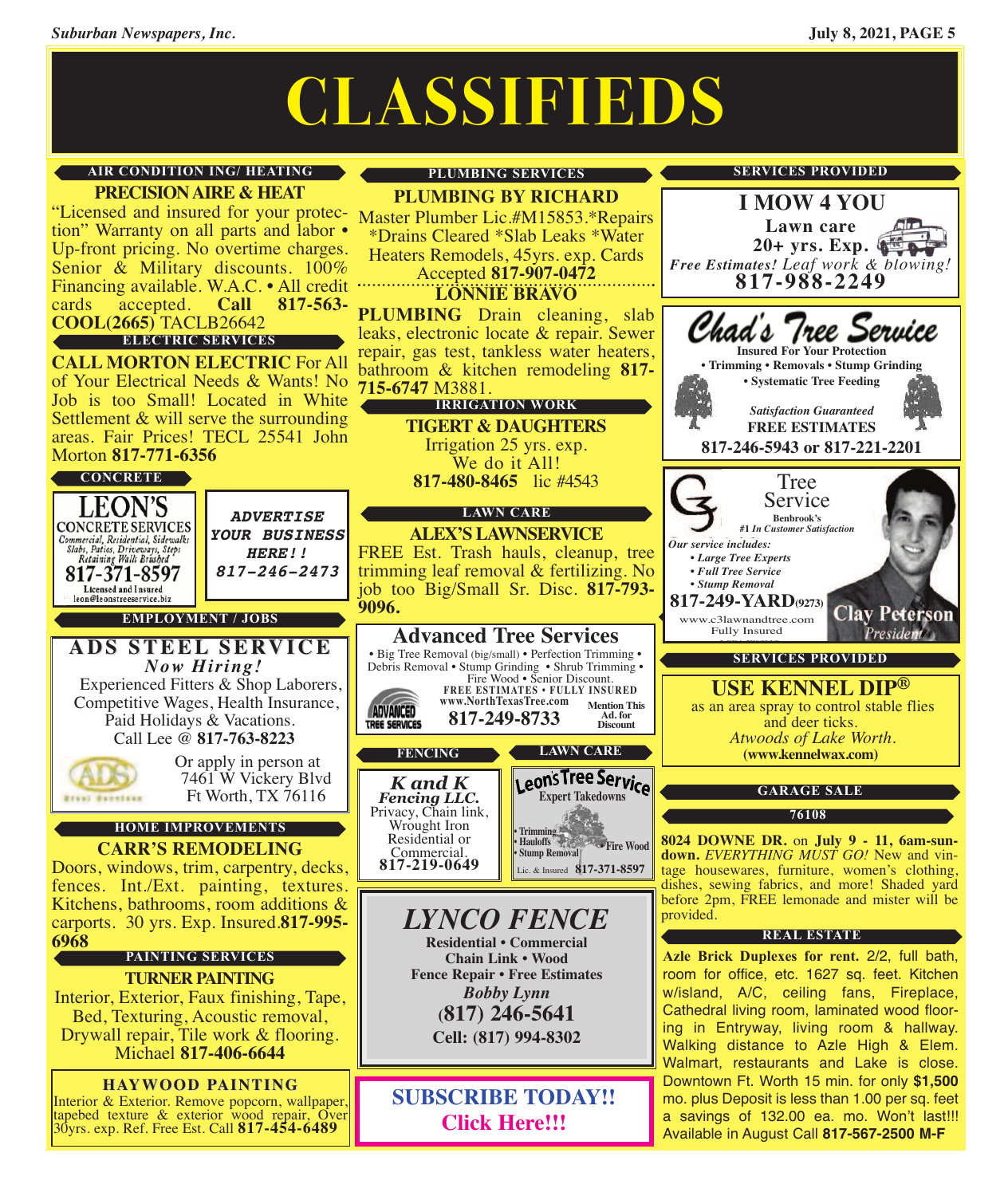#### *Suburban Newspapers, Inc.* **July 8, 2021, PAGE 6**

## *Texas History Minute* **Texas Politician, Henry B. Gonzalez** *by Dr. Ken Bridges*

Texas politician. He was the first Hispanic elected to Congress from investigative techniques, committee procedures, and even from Texas and was never afraid to speak his mind on the issues. the budget.

 Gonzalez was born to immigrant parents in San Antonio in 1916. His parents arrived in Texas, fleeing the violence of the when President Kennedy was assassinated. He resigned from the Mexican Revolution. His father rose to become an editor of a committee within a few months, while the committee ultimately local Spanish-language newspaper and started a successful trans-concluded that no conspiracy was apparent with the murders. lation service.

 Gonzalez graduated from San Antonio Junior College in 1937 many allies at the Capitol, but he eventually became the chairman and briefly attended the University of Texas. While he attended of the House Banking, Finance, and Urban Affairs Committee in college, he married Bertha Cuellar, and the two had eight children 1989. Here, he advocated banking reforms to make it easier for together.

Austin where he also earned a law degree by 1943.

 After graduation, he briefly worked as a probation officer, more than \$1 trillion. He chaired the committee until 1994. quickly rising to lead the Bexar County office. He also worked as a teacher for a short period.

 In 1952, he was elected to the San Antonio city council where November 8, 2000, but has since been widely honored for his he pushed to end segregation at city parks and swimming pools. service to Texas and the nation as the convention center in San

 He soon aimed for higher office. In 1956, he was elected to Antonio was named for him in addition to four different elementhe state senate. While a state senator, he became an outspoken tary schools across the state, including in Dallas and Eagle Pass.defender of civil rights as he filibustered a bill that would have allowed the state to close schools that faced any disturbances related to racial integration and defeated other bills attempting to enforce segregation.

 In 1958, Gonzalez ran for governor, losing the primary but winning re-election to the state senate in 1960. In 1961, after Lyndon B. Johnson became vice-president, Gonzalez ran for his open U. S. Senate seat. In a field of 50 candidates, he placed sixth statewide with 9 percent of the vote, carrying Bexar County.

 Later that year, San Antonio's longtime congressman, Paul Kilday, resigned in order to take a position on the Court of Military Appeals. Gonzalez quickly jumped into the race to fill the remainder of the term. In a hard-fought election, Gonzalez prevailed with 55 percent of the vote.

 He went to work immediately. On the same day he was sworn into office, he filed a bill banning the poll tax, through which many states required citizens to pay to exercise their right to vote. The poll tax was banned by the Twenty-Fourth Amendment, which was ratified in 1964. He continued to be an outspoken advocate of the civil rights acts of the 1960s as well as federal funding for education and anti-poverty programs.

 One of his most well-publicized actions was his service as chairman of the Select Committee on Assassination in 1977. This committee was pushed by Gonzalez in 1976 to study the assassinations of President John F. Kennedy, Sen. Robert F. Kennedy, and the Rev. Martin Luther King, Jr. Behind the scenes, the com-

Henry B. Gonzalez had a long and controversial career as a mittee quickly erupted into acrimony over disputes stemming

Gonzalez himself had been in the motorcade in Dallas in 1963

 He completed his bachelors degree at St. Mary's University in ulation attempts that resulted in the collapse of the savings and His harsh criticisms of political opponents did not win him the working poor to afford their own homes. He criticized deregloan industry in the late 1980s which ultimately cost taxpayers

> In 1998, as his health failed, he announced his retirement. His son, Charlie Gonzalez, won the race to succeed him. He died on



(817) 377-3276 | ftworth@CCIS.edu | FtWorth.CCIS.edu